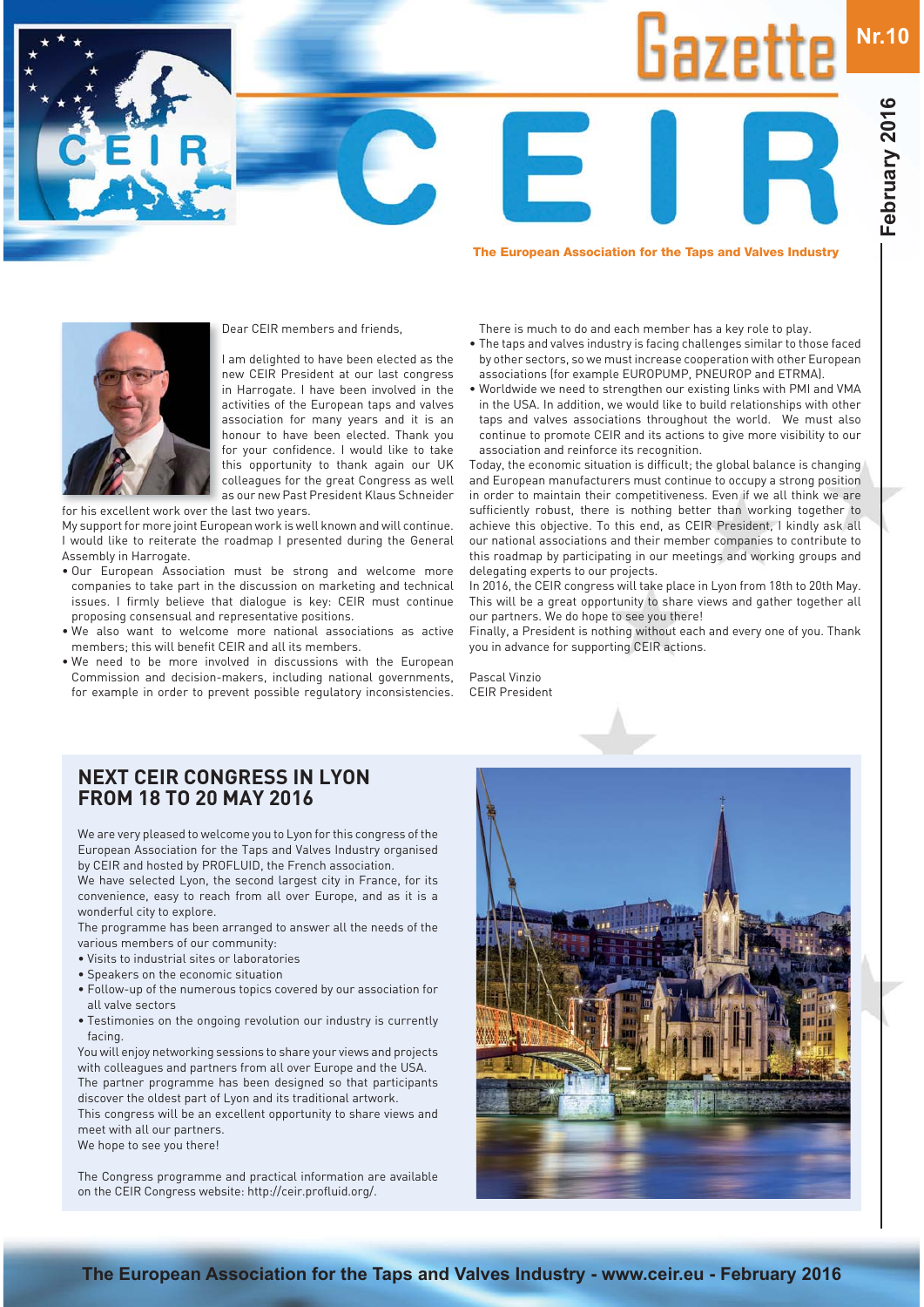## **CEIR ANNUAL CONGRESS 2015**

Weather which was "almost Mediterranean" greeted sixty delegates to the 2015 Congress which was hosted by the Bathroom Manufacturers Association and held over three days in early June in the gorgeous spa town of Harrogate in North Yorkshire.

Klaus Schneider, CEIR President, welcomed delegates to this year's event with the prospect of the economic, financial, social and environmental challenges continuing to influence our valve businesses. He reminded members that CEIR exists to embrace these challenges to shape the future of our industry. He went on to introduce the eight speakers for the main day of the event. Christophe Sykes, Director General Construction Products Europe, opened the speeches via video link. He could not attend in person but he was determined to participate. Sykes spoke on Ecodesign and the sustainable challenge facing the European construction sector and how industry can provide compliant solutions for new market opportunities.

Kevin Harris, the Export Manager at Eaton Electric, shared his experience of the growing challenges encountered by counterfeit products entering the European market. His speech, his final presentation before he retired, was followed by an in depth review of Building Information Modelling (BIM) by Peter Caplehorn, Deputy Chief Executive of the UK's Construction Products Association.

*Jacob Tompkins*, Managing Director, Waterwise UK, was up next with his engaging review of the consumer's role in driving water efficiency. He believed that over the next decade subsidies for water efficient initiatives are increasingly likely. Jacob was followed by Tom Sallis, Senior Policy Adviser of the Confederation of British Industry in Brussels. He explained what the key personnel and structural changes in the EU institutions will mean for the direction of EU policymaking over the next five years, and how Europe's manufacturing base may be affected as a result.

Concluding the day was an update on the progress of the European Water Label by Ferenc Pekar. He provided an update on the preparatory study for taps and showers which has been further delayed. He provided an overview on when the report is to be finally issued and the EU process.

Congress was as busy as ever and delegates engaged in the usual networking opportunities and social activities including an unusual visit to a world full of valves at The National Railway Museum in York. This was the first Congress which supported an exhibition which was provided by the EWL, NSF, Neoperl, KIWA, Bathroom Academy and the BMA.

"We were delighted to host the 2015 Congress," said Yvonne Orgill, Chief Executive of The Bathroom Manufacturers Association. "Once again our annual meeting tackled the issues of the day and gave all those who attended the opportunity to share ideas and help progress our industry's future."



#### **CEIR CONGRESS 2015 IN HARROGATE ELECTION OF THE PRESIDENT**

During the last CEIR Congress in Harrogate (UK) Pascal VINZIO was elected as the new CEIR President, succeeding Klaus Schneider.

Pascal Vinzio is the Research and Innovation Manager for valves at KSB Group. He is deeply involved in valve work with PROFLUID, CETIM, LRCCP, UNM, CEN and ISO.

Klaus **SCHNEIDER** (URS, Switzerland) is Past President.

Ugo PETTINAROLI (AVR, Italy) Marketing & Communication Committee President, is 1st Vice-President

#### **Board Members**

Alexey **BABICHEV** (NPAA, Russia) Marco CALEFFI (AVR, Italy)

Bulent HACIRAIFOGLU (POMSAD, Turkey)

Antonio PARDAL (AGRIVAL, Spain)

Peter **PEGDEN** (BMA, UK)

Joao **SARAIVA** (AIMMAP, Portugal)

Benoit **SMAGGHE** (Profluid, France)

Carlos **VELAZQUEZ** [AGRIVAL, Spain]

Holger FEHRHOLZ (URS, Switzerland), Sanitary Valves TC

President (Ex Officio Member of the Board)

### **VMA MEMBERSHIP CONTINUES TO GROW**

The Valve Manufacturers Association of America (VMA) membership continued to grow in 2015 after an outstanding 2014. In 2014 we added 23 new members and this year we added another 12 new members. We have already added our first new member for 2016. Our retention level has been 95% for 7 straight years. You might say that we are doing something right.

We have four categories of membership with a total of 152 dues paying member companies:

- 63 full members valve, actuator and control manufacturers
- 35 associate members suppliers to the industry
- 13 associate members distributors and channel partners
- 41 valve repair facilities

We currently represent between 80-85% of industrial valve manufacturers in the U.S. and Canada.

In 2014 we added as a new category distributors and channel partners and within six months had 12 companies join. They have proven to be an important segment of our association by:

- Attending our workshops and seminars
- Providing articles for Valve Magazine
- Making presentations at our meetings
- And, serving on our committees

It still remains to be seen how we will fare in 2016 with a slowdown in some major industry end-users but hopefully when I see you in France in May I can update you on 2016.

William S. Sandler, CAE President Valve Manufacturers Association www.vma.org

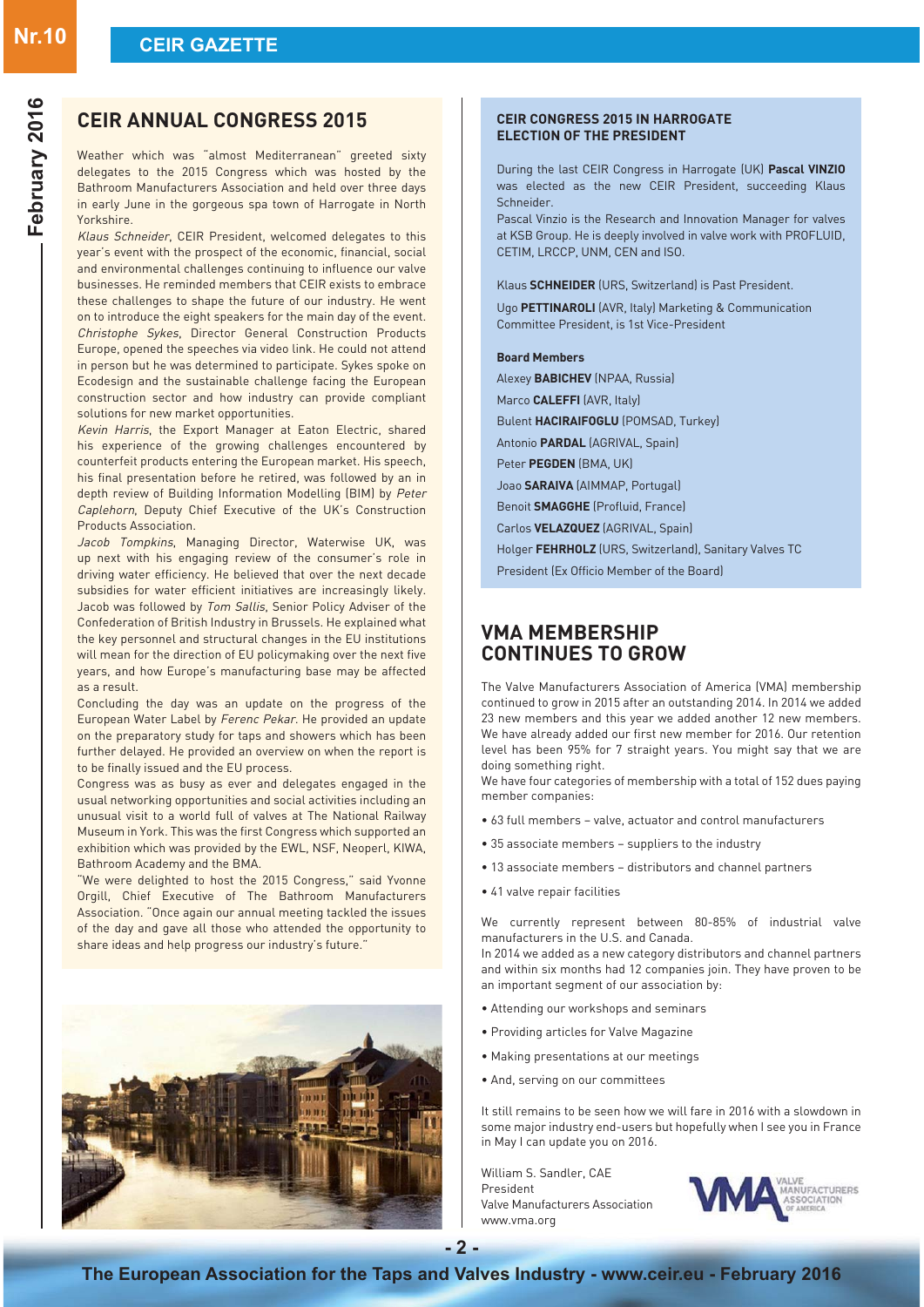In addition, manufacturers are building the label into their websites, literature, PR materials and advertisements.

The Water Label is increasingly used by bathroom and kitchen retailers who have acknowledged its power as a sales and marketing tool. Shrewd consumers who want to save money by reducing their energy and water consumption are now asking for labelled products, and shrewd retailers are giving them the advice and choice which the label provides. Retailers are displaying the Water Label in their showrooms and have also taken advantage of free listing, as stockists, available in the database.

The label is set to expand further as its reputation grows. However, if we are to avoid EU legislation which would impose mandatory labelling and mandatory restrictions on water consumption, the scheme will need more support from the whole of the industry, from manufacturers, merchants, and independent retailers right through to multi-national distributors.

#### **About The European Water Label**

The European Water Label is the voluntary, not-for-profit, international industry labelling scheme for bathroom and kitchen products. The scheme provides easy access to a database of products which, when installed and used correctly, will use less water, save energy and save money. The scheme is administered by the Bathroom Manufacturers Association. Applications to join the scheme as registered companies or scheme partners are invited.

Latest research, commissioned by the UK's Bathroom Manufacturers Association, gives an analysis of the bathroom amenities of the 23 million households in England. The research shows that 44% of England's houses still have toilets which flush with 7.5 litres or more. Similar figures may be assumed for other European countries. In the USA, Plumbing Manufacturers

Since the latest toilet models flush with a maximum of 4 litres, it follows that 10 million houses in England use twice the amount of

The research concludes that if the existing water-guzzling toilets were replaced, there is a potential to save at least 644 million litres of water per day in England alone. Savings across Europe could be huge. In the United States, PMI have begun generating support for retrofitting with Water-Efficient Plumbing Products to

The European Water Labelling (EWL) Scheme works within the UK, and across Europe, to mitigate the impact of the increasing demand for water. This voluntary scheme, which now boasts over 8000 products across almost 100 well-known bathroom brands, is

European bathroom and kitchen manufacturers are working diligently to develop products which are both water- and energyefficient whilst maintaining excellent performance and consumer satisfaction. While it is recognised that the latest products are designed to consume less water, the Scheme re-emphasises that even more significant water and energy savings can be accomplished through strong incentives to replace older plumbing

save an estimated 3 billion US gallons of water per day.

products and encourage behaviour change.

International (PMI) have found similar statistics.

www.europeanwaterlabel.eu

water they need to.

growing rapidly.

### **IT'S ALL ABOUT BEHAVIOUR CHANGE**

#### It's trending.

'Behaviour Change' is in the news and major global companies are becoming increasingly involved in helping change the attitudes of their customers. They are also employing the philosophies and

mechanisms of the 'circular economy' and they know that it's not just about the design and manufacture of sustainable products but also how they are installed, used and disposed of at the end of their life.

Kingfisher, Europe's leading home improvement retailer with over 900 stores in 8 countries in Europe and Asia, and flat-pack furniture maker IKEA, which has 315 stores in 27 countries, have both indicated a new and 'natural progression' of their business models. They are moving from simply selling products to providing resource efficiency-related services for customers. They, with other major businesses, understand that it is possible to increase profits through decreased material consumption and they are encouraging their customers to follow their lead and change their behaviour.

Kingfisher and others are doing it with the help of schemes like the European Water Label which is leading the way in providing the tools to create behaviour change.

"Our Water Labelling Scheme has been helping to change consumer behaviour for several years but we want to go even further," says Yvonne Orgill, Managing Director of the European Water Labelling Scheme. "We believe that now is the time to accelerate the process by giving cash incentives to encourage

#### kitchen brands.  $>13$ Since it can be viewed in

Flow rate (litres May 6

34 countries the scheme database has been upgraded with translations of all its text into German and Spanish, with Turkish, Italian and French currently being worked on.

The voluntary European Water Label Scheme is an undeniable success. It is low cost, maintains consumer choice, and does exactly what it is designed to do - inform

The database of 8000 products in 13 fully-developed product categories is now supported by 94 registered bathroom and

and educate.

#### www.europeanwaterlabel.eu

To further develop the Water Label throughout Europe, a network of local 'Management Agents' are being appointed with the assistance of National Associations.

The aim here is to continue to promote the label and to encourage many more companies and their brands to join the scheme.

### behaviour change and with that, the installation of water-efficient bathroom products."

# water label



water label

**HELP THEM KNOW YOUR PRODUCT – USE THE LABEL**

Helfen Sie ihnen Ihr Produkt kennen zu lernen – nutzen Sie das ETIKETT

Ayudeles a conocer VUESTRO PRODUCTO – UTILICE LA ETIQUETA Aiutateli a conoscere il vostro prodotto – UTILIZZATE L'ETICHETTA <u>ÜRÜNÜNÜZÜ BİLMELERINE YARDIMCI OLUN – ETİKET KULLANIN</u>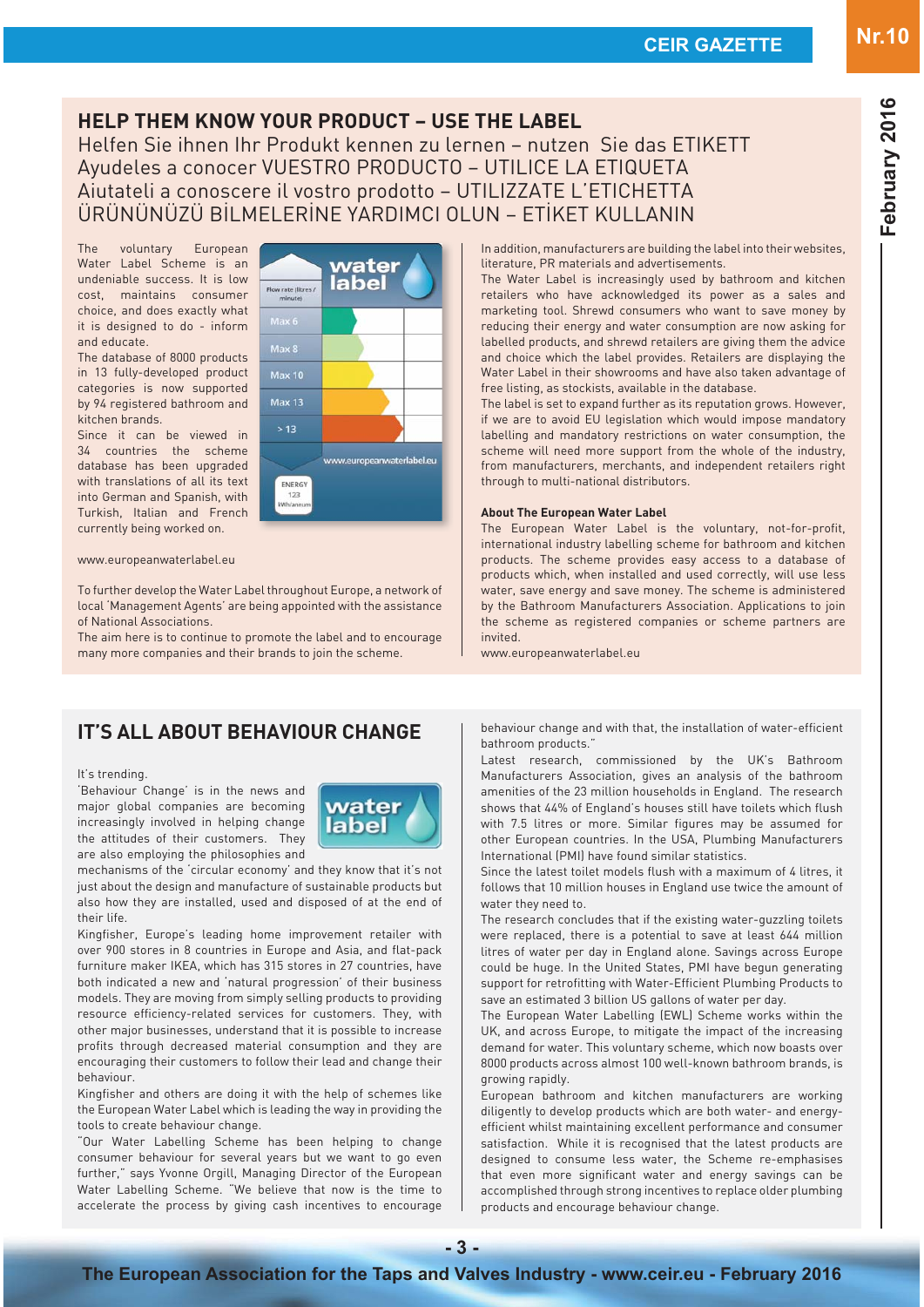Members of the Labelling Scheme have considered, for some time, that a major reduction in water consumption can be achieved throughout Europe if householders were incentivised with a straight, no-nonsense, cash payout, to replace their old water-consuming products. A few years ago, in the UK, a similar scheme to replace old central heating boilers proved a massive success.

The European Water Label Company is urging the European Commission to develop and implement a robust Europeanwide scheme to deliver monetary incentives to encourage both householders and businesses to purchase replacement waterefficient toilets, showers, bathroom and kitchen taps, faucets and other plumbing products.

The latest products show no loss of performance but they do show massive reductions in water and energy consumption.

"Now is the time to create the cash incentives for consumers and businesses to purchase and install water-efficient bathroom products," says Yvonne Orgill. "Now is the time when steps to preserve our precious resources must be taken. As good stewards of the environment, the EWL Scheme wants everyone to know that modern bathroom and kitchen products have an immediate effect on saving water and energy. There have been tremendous advances in the technology and efficacy of plumbing products during the last five years and, just as you wouldn't use a 20-year-old mobile phone, it doesn't really make sense to use a 20-year-old bathroom. The industry is playing its part in the drive for water and energy efficiency. Now let's hope the EU will play its part too and create the required incentives." Saving water and energy makes sense. It saves you money, and your kids' future. It's the right thing to do so why wouldn't you?

### **IN CALIFORNIA, THE FUTURE IS NOW**

By Barbara C Higgens CEO and Executive Director Plumbing Manufacturers International



In an April 7 news announcement, PMI CEO and Executive Director Barbara C. Higgens stated: "In California, the future is now – a time when steps to sustain an ever-precious resource must be taken. As good stewards of the environment, PMI wants the public to know that using water-efficient plumbing products is an immediate action that can be taken to save water. Flow rates must be set carefully within health and safety parameters to avoid unintended consequences. PMI advocates levels specified by the EPA WaterSense program, which include performance criteria in addition to promoting the efficient use of water. There have been tremendous advancements in the technology and efficacy of plumbing products. Just as you wouldn't use a 25-year-old cell phone, it doesn't make sense to use 25-year-old plumbing technology." Higgens was a part of a panel presentation on "The Future of Water" at an April 13 Water Week event in Washington, D.C

PMI has long encouraged the replacement, or retrofitting, of older fixtures with WaterSense toilets, showerheads and faucets, which are widely available in stores throughout California and the nation. PMI and its member companies - which produce most of the plumbing products in the United States - participate as partners in the WaterSense program. "Using WaterSense products is common sense," Higgens said.

#### **WaterSense products use 20 percent less water than federal requirements**

To earn the WaterSense label, plumbing products are independently tested and certified as using at least 20 percent less water than federal requirements while meeting performance standards. Available at a wide variety of price points and in a broad range of styles, these waterefficient products are now required by the California Building Code



Coloured performance bands<br>Actual capacity/performance

in new construction and renovations. "A statewide rebate program will further water savings by encouraging comprehensive and timely retrofitting of older products in existing buildings," Higgens said.

PMI has a history of active engagement and support for California legislative and regulatory efforts to accomplish increased water efficiencies:

- . PMI was instrumental in the creation and promulgation of the provisions within AB 715 (Laird, Chapter 499, Statutes of 2007) to reduce water consumption of high-efficiency toilets (HET) to 1.28 gallon per flush (gpf) and high efficiency urinals (HEU) to 0.5 gpf. This law set levels of sales for high-efficiency water closets and urinals starting in 2010 and went into full effect for all sales of these products on January 1, 2014. All HETs and HEUs sold in California are required to meet these levels.
- . PMI also supported the promulgation of SB 407 (Padilla, Chapter 587, Statutes of 2009), which will require the replacement of plumbing fixtures installed prior to 1994 when new fixtures are installed during new construction or remodeling projects. The older fixtures must be replaced with water-conserving fixtures in single family residences by 2017 and in commercial and multi-family properties by 2019.
- PMI also worked closely with the California Department of Housing and Community Development (HCD) and the Building Standards Commission (BSC) to establish water efficiency levels for the 2013 CALGreen section of the California Building Code, which went into effect on January 1, 2014.

#### **About PMI**

Plumbing Manufacturers International is the voluntary, not-for-profit international industry association of manufacturers of plumbing products, serving as the Voice of the Plumbing Industry. Member companies produce about 90 percent of the nation's plumbing products. As part of its mission, PMI advocates for plumbing product performance and innovation contributing to water savings, sustainability, public health and safety, and consumer satisfaction. For more information on PMI or its conferences, contact the organization at 1921 Rohlwing Road, Unit G, Rolling Meadows, IL, 60008; tel.: 847-  $481$ -5500; fax: 847-481-5501. Visit our website at www.safeplumbing. org.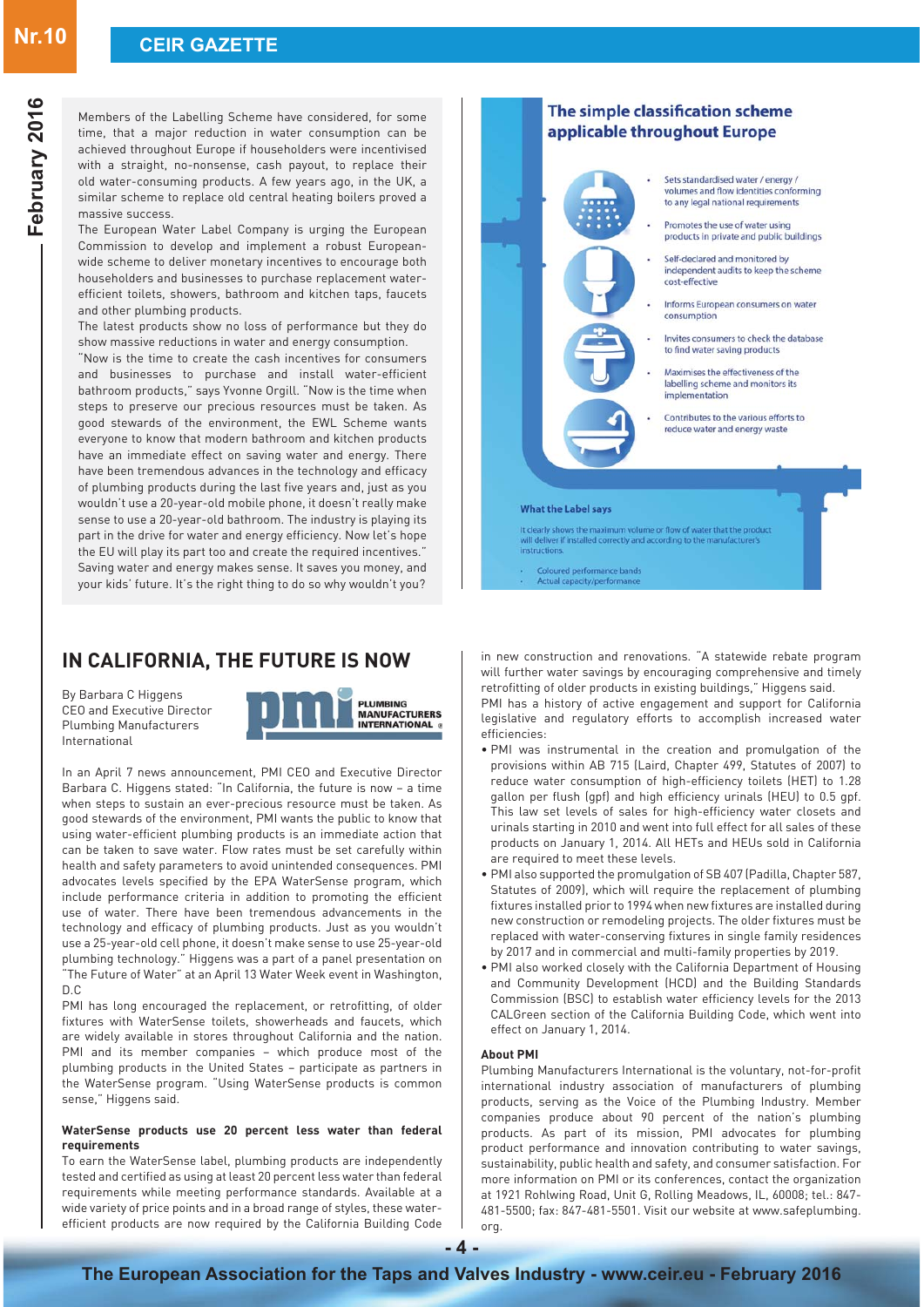**February 2016**

February 2016

### **BIM UPDATE: EU FINALLY TAKING ACTION BY LAUNCHING CEN/TC 442**

During its last meeting, the CEIR Board agreed to create a Working Group for Building Information Modeling (BIM).

As explained in the last CEIR Gazette, BIM is a methodology based on the use of coordinated, coherent and computable information about the physical and functional characteristics of a building or infrastructure.

The goal is to establish a reliable knowledge base for decisionmaking throughout the entire life cycle of a building.

In addition, BIM turns the construction industry from an opaque and hostile environment into a more collaborative one where manufacturers' BIM components compound other stakeholders' BIM models, and where the different stakeholders' specialised tools benefit from information about BIM components.

Therefore, ensuring the quality of BIM components is important because:

- $\bullet$  BIM users trust information supplied with BIM components provided by manufacturers
- . Wrong BIM components in the cloud / internet may create misleading information that could have legal consequences (if the metadata included in the components leads to mistakes).

BIM seems to be here to stay but the fact is that in spite of spreading fast it is still 'under construction' in several fields (metadata definition, legal issues, liability issues...). CEIR members need to have a clear idea about what and where but also when and who is going to define the BIM framework on product information, especially in terms of liability issues.

#### **Product Information**

One of the current open points is the development of the semantics for BIM construction products based on harmonised standards.

Currently there is no common template across Europe stating which information a BIM component needs to provide, and this causes confusion and inefficiencies within our Industry.

As an example, CIBSE (the Chartered Institution of Building Services Engineers) is working on a product template for the UK that could be a reference for the whole of Europe, but CIBSE is not alone in developing a template proposal for BIM components. The obvious risk here is that we end up with different standards for different countries and for different categories.

The Industry needs to understand which are the relevant templates that are under development and state its opinion before it is too late, especially considering that the EU has finally taken action and launched the new CEN/TC 442 for BIM standardisation.

The scope of CEN/TC 442 will cover standardisation in the field of structured semantic life cycle information for the built environment. The Committee will develop a structured set of standards, specifications and reports which specify methodologies to define, describe, exchange, monitor, record and securely handle asset data, semantics and processes with links to geospatial and other external data.



The working groups already established are:

can have a say before decisions are made.

- . WG1 Strategy and planning (secretariat: United Kingdom)
- . WG2 Exchange information (secretariat: Germany)
- . WG3 Information delivery specification (secretariat: Austria) • WG4 Data dictionary (secretariat: France
- The next meetings will take place in Oslo on 15-16 February and in Lisbon on 20-21 June. CEIR should ensure, through the BIM Working Group (hand in hand with FECS and other players) that we all know what is going on in these meetings so our Industry

#### **Liability Issues**

As stated above, BIM users trust information supplied with BIM components provided by manufacturers. Wrong BIM components in the cloud or on the internet may create misleading information that could impact the building plan, construction, safety, consumption, performance, economics, etc. This could result in legal consequences (if the metadata included in the components leads to mistakes).

Manufacturers must ensure that BIM information is correct and accurate and, in any case, make sure that everybody understands that this information is linked to the product life cycle, and not to the building life cycle.

We must address this important question as a priority issue within the CEIR BIM Working Group.

### **MACHINERY DIRECTIVE AND INDUSTRIAL VALVES: ONGOING DISCUSSIONS, BUT STILL A LONG WAY TO GO**

Two years have passed since CEIR asked the European Commission to tackle the question of the eventual application of the Machinery Directive 2006/42/EC to industrial valves. The issue first came to light when some manufacturers changed their mind, despite having previously been in agreement with European manufacturers. According to the VDMA (German mechanical engineering association), actuated valves and valves "intended to be actuated" should be considered as machinery as per the definition given in the Directive. Fearing that such a unilateral change might create huge confusion on the market, CEIR decided to seek advice from the authorities, namely the European Commission's Machinery Working Group.

What has happened in the last 2 years? CEIR presented its initial position paper to the Machinery Working Group, whose members were then invited to react. Half a dozen did so, providing valuable input but no clear answer to the question. After 3 meetings in Brussels, CEIR was invited to redraft its position in the light of the comments received. Knowing that a single position at European level is required, discussions between CEIR, BVAA (British Valve Association) and VDMA were organised and a draft Position Paper was prepared. The arguments of all parties were extensively discussed and understood, but total agreement has not been reached so far. The sticking points mostly concern whether a valve has or does not have a specific application (regardless of whether it is a "catalogue valve" or a "tailormade valve") and the consequence of the interaction between the Pressure Equipment Directive and the Machinery Directive which would allow some valves, if considered as machinery, to be out of the PED. CEIR believes this would be counter-productive in terms of safety as pressure is recognised as being THE source of danger to consider with valves.

The topic was supposed to be dealt with during the last Machinery Working Group meeting in Brussels in November but this did not happen, due to a shortened meeting, low attendance due to safety measures in Brussels and, most importantly, ongoing discussions between stakeholders and Members States' authorities. The next opportunity will be in March 2016.

This means a few months more to discuss and agree in the best interests of our Industry. A CEIR workshop on this issue is scheduled on 22 February in Brussels (CEIR premises).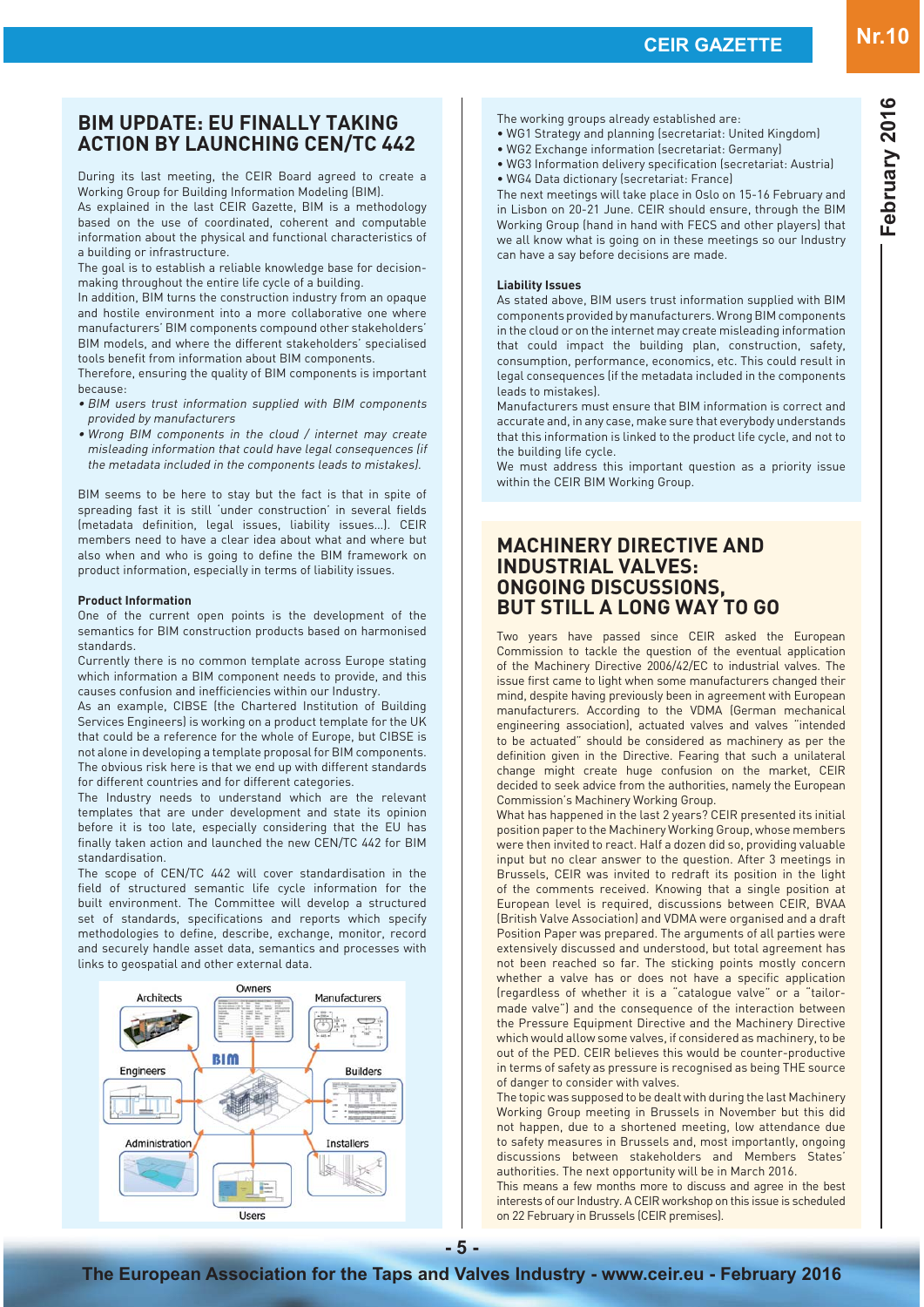# **Nr.10 CEIR GAZETTE**

Chromium Trioxide is one of the substances included in Annex XIV of REACH (the so-called "Authorisation List").

It was included in April 2013 following publication in the Official Journal of Regulation (EU) 348/2013. The main



consequences for the industry are the following:

- . 21 March 2016 (Latest application date): date by which applications must be received by ECHA in order to continue to use the substance or place it on the market for specified uses after the sunset date; these continued uses will be allowed after the sunset date until a decision on the application for authorisation is taken;
- 21 September 2017 (Sunset date): date from which placing on the market and use of Chromium Trioxide will be prohibited unless an authorisation is granted.

It is important to underline that authorisation must be granted for a specified use of Chromium Trioxide.

The tapware industry is currently using chrome plating for both functional and decorative purposes. However, Chromium Trioxide is an important compound for many industrial branches, and several initiatives have been launched in Europe in order to continue to use Chromium (VI) legally after the sunset date established by Regulation 348/2013.

Following is a short update of the activity of consortia created within the chemical and galvanic industry.

During 2015 the consortium CTACsub filed the initial application for authorisation for the use of Chromium Trioxide. The application was submitted to the European Chemicals Agency (ECHA).

The CTACsub consortium consists of seven companies and was created in February 2015. The specific objective of the group is the joint submission of applications for REACH authorisation for certain industrial uses of Chromium Trioxide. The CTACsub application was made on the basis of the documentation prepared by the CTAC consortium, for uses that were identified by members of that consortium (among them: "Functional chrome plating with decorative character"). Regarding this specific industrial use, relevant for the CEIR industry, the application submitted by the consortium is for an authorisation for a 7-year period.

The CTACSub Consortium consists of the following companies: Atotech Deutschland GmbH, Aviall Services Inc, Bondex Trading Ltd, Cromital Spa, Elementis Chromium LLP, Enthone GmbH, Lanxess Deutschland GmbH.

The company Grohe AG submitted a second application to ECHA in November 2015.

It is important to underline that the process of requesting authorisation includes a series of public consultations and may involve all interested stakeholders. These surveys include in particular the correct definition of the uses for which authorisation is requested.

Regarding the CTACsub application, the first consultation ended in October 2015; for the Grohe AG application the consultation runs until January 2016.

Once the application is submitted, ECHA' Committees for Socioeconomic Analysis (SEAC) and Risk Assessment (RAC) should deliver their draft opinion within ten months. Then, the ECHA opinion is send to the European Commission, which should prepare a draft decision granting or refusing the authorisation within three months. The entire process for obtaining an authorisation for use of Chromium Trioxide should be completed in eighteen months.



### **PRODUCTS IN CONTACT WITH DRINKING WATER: WILL THE EU FINALLY APPLY THE SINGLE MARKET PRINCIPLES?**

This is one of the never-ending topics that the European valves and taps industry has had to deal with for many years - some would say decades. Materials and products in contact with drinking water are subject to:

- 2 European pieces of legislation (Drinking Water Directive and Construction Products Regulation
- at least a dozen Member States' national regulations, often associated with a mandatory (strictly or de facto) national certification
- dozens of national standards, guidelines, byelaws...

This is a complicated situation which becomes more complex every year, depriving manufacturers of the benefits of the single market and the free circulation of goods.

Industry works hard every day to supply the different markets with products complying with current legislation, despite the incredible burden this represents for the services responsible for engineering, purchasing, logistics, quality, manufacturing etc. Of course this is not ideal, and one of CEIR's goals has always been to improve the situation. This is why CEIR is participating in several initiatives that could make a change.

First, and probably most important, the European Commission is currently studying the pros and cons of a revision of the Drinking Water Directive (98/83/EC). Since this text is the root cause of a very difficult situation in Europe, the status of this Directive and its article 10 (specific to products in contact with drinking water) will be discussed. CEIR is urging the Commission to take this opportunity to tackle the problem using a new approach: delete article 10 and consider the problem as it should have been considered since the beginning. This is a field where all Member States have their own regulation and where harmonisation is necessary, according to the principles of the Treaty. The European Commission would be perfectly entitled to propose a European Regulation, based on the New Approach, with a specific CE marking for these products. The current structure, with drinking water being linked to the Construction Products Regulation, has proved inefficient. The recent European Commission's request to delete Mandate M/136 is another step in that direction.

Secondly, the Industry is trying to muster support in order to speak louder and possibly elaborate an Industry solution to this issue. With this in mind, CEIR joined the Industry Consortium for Products in Contact with Drinking Water (ICPCDW). 16 associations from various sectors, all related to products in contact with drinking water, participate in this "think tank". The immediate benefit is to share knowledge and expertise since access to information is often difficult. In the longer term, this consortium could be a great tool to synchronise actions and messages to key stakeholders.

Finally, it is obviously an interesting reservoir of expertise, which can be used to propose "THE" solution without impairing consumer safety.

If you want to stay up-to-date and be part of the change, join CEIR and participate in its Technical Committees in charge of this topic!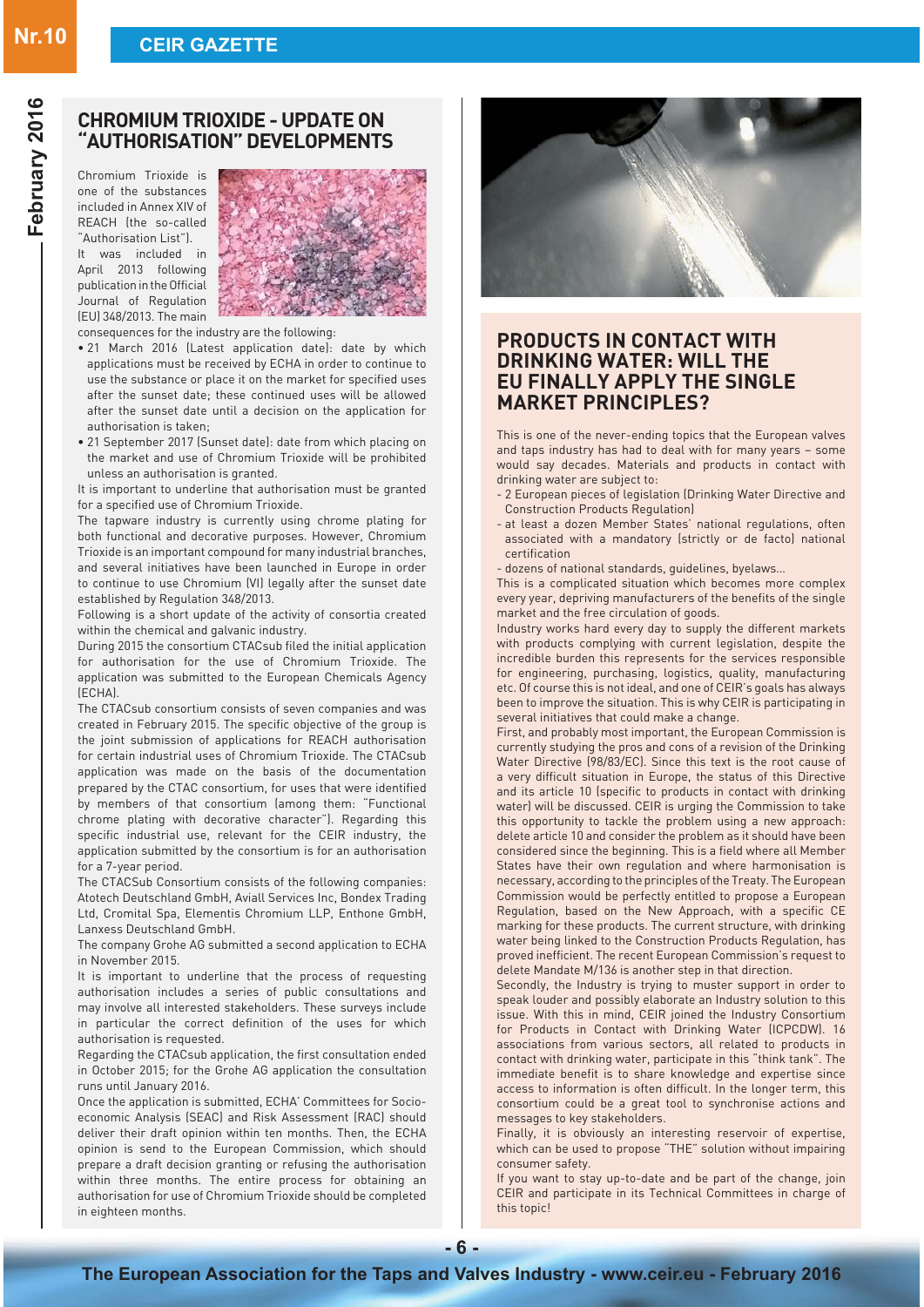

### **CIRCULAR ECONOMY: A TOP PRIORITY FOR THE EUROPEAN COMMISSION**

The European Commission released its new Circular Economy Package - the so-called CEP 2.0 - on 2 December 2015. This Package includes a Commission Communication: 'Closing the loop - An Action Plan for the Circular Economy' and an Action Plan. It also includes proposals to review the European legislative framework on waste and specific waste streams.

The new Package sets out measures for all stages of a product's life-cycle, from production to consumption, to waste management and the market for secondary raw materials. The objective is to "close the loop" of the circular economy.

At the production stage, the Ecodesign Directive is considered as a key instrument to improve resource efficiency. Therefore, besides energy efficiency, the Commission will propose reparability, upgradability, durability and recyclability requirements for products. For example, marking requirements will be proposed to facilitate dismantling, reuse and recycling of certain components. However, these aspects will be addressed on a product-by-product basis rather than through a "one size fits all" measure. It should be noted that EU standardisation bodies have agreed to develop standards for setting ecodesign requirements for resource efficiency by March 2019 (see EC mandate).

Contrary to earlier announcements, the long-awaited Working Plan 2015-2017 was not included in the Package. It will identify priority products to be assessed under the Ecodesign Directive. It will also specify existing product regulations to be revised and

### **VALVE INDUSTRY FORUM & EXPO' 2016**

the state of play of products identified in the past. Regarding the preparatory study on taps and shower heads, DG Environment recently reiterated that the study has been completed, but the final report is not yet published. However, discussions are taking place on both the working plan and possible actions on taps and shower heads. Further developments are expected in the first quarter of 2016.

In addition, the Commission also intends to clarify rules on byproducts to stimulate industrial symbiosis, i.e. turning the byproduct of one industry into another industry's raw material.

For the consumption phase, the Commission will look into durability, availability of spare parts and repair information in its future work on Ecodesign. Moreover, it will support a greater uptake of Green Public Procurement and particularly focus on circular economy aspects (e.g. durability and reparability) when defining new or revised criteria.

The revised legislative proposals on waste include new rules to increase preparation for reuse activities at national level, and focus on specific EU waste management targets, notably:

- a common EU target for recycling 65% of municipal waste by 2030;
- a common EU target for recycling 75% of packaging waste by  $2030<sub>1</sub>$
- a binding target to reduce landfill to a maximum of 10% of all waste by 2030.

The Commission also plans to create economic incentives for producers who put greener products on the market. Another key aim is to simplify, improve and harmonise waste definitions and calculation methods for recycling rates throughout the EU. Considering the high potential of the market for secondary raw materials, quality standards for such materials and minimum requirements for reused water have also been announced.





The III International VALVE INDUSTRY FORUM & EXPO' 2016 will take place in Moscow on April 12-14, 2016. The Forum is an exclusive venue at one time and in one place for the major players on the valve industry market - manufacturers, suppliers, designers and consumers – to engage in active dialogue and mutually beneficial cooperation.

The business programme of the Forum will include the most urgent issues of sectoral interaction and will certainly arouse great interest among both valve industry companies and consumers of pipeline valves and materials.

Please find more detailed information on the programme and participation on www.valve-forum.ru.

### **CEIR 2016 upcoming events & meetings**

| CEIR Industry & Building Valves Technical Committee - Machinery Directive Workshop : 22 February |                 | Brussels [B]           |
|--------------------------------------------------------------------------------------------------|-----------------|------------------------|
| CEIR Showerheads Working Group                                                                   | March           | Paris [F]              |
| CEIR Sanitary Valves Technical Committee                                                         | 2 March         | Paris (F)              |
| CEIR Board                                                                                       | 10 March        | Paris [F]              |
| CEIR Marketing & Communication Committee                                                         | 10 March        | Paris [F]              |
| <b>CEIR BIM Working Group</b>                                                                    | 11 March        | Paris [F]              |
| VMA & VRC Annual Meeting                                                                         | 21-23 September | Rancho Mirage CA (USA) |
| <b>PMI Spring Conference</b>                                                                     | March           | ∣IS∆                   |
| CEIR Conaress                                                                                    |                 |                        |

### **The European Association for the Taps and Valves Industry - www.ceir.eu - February 2016**